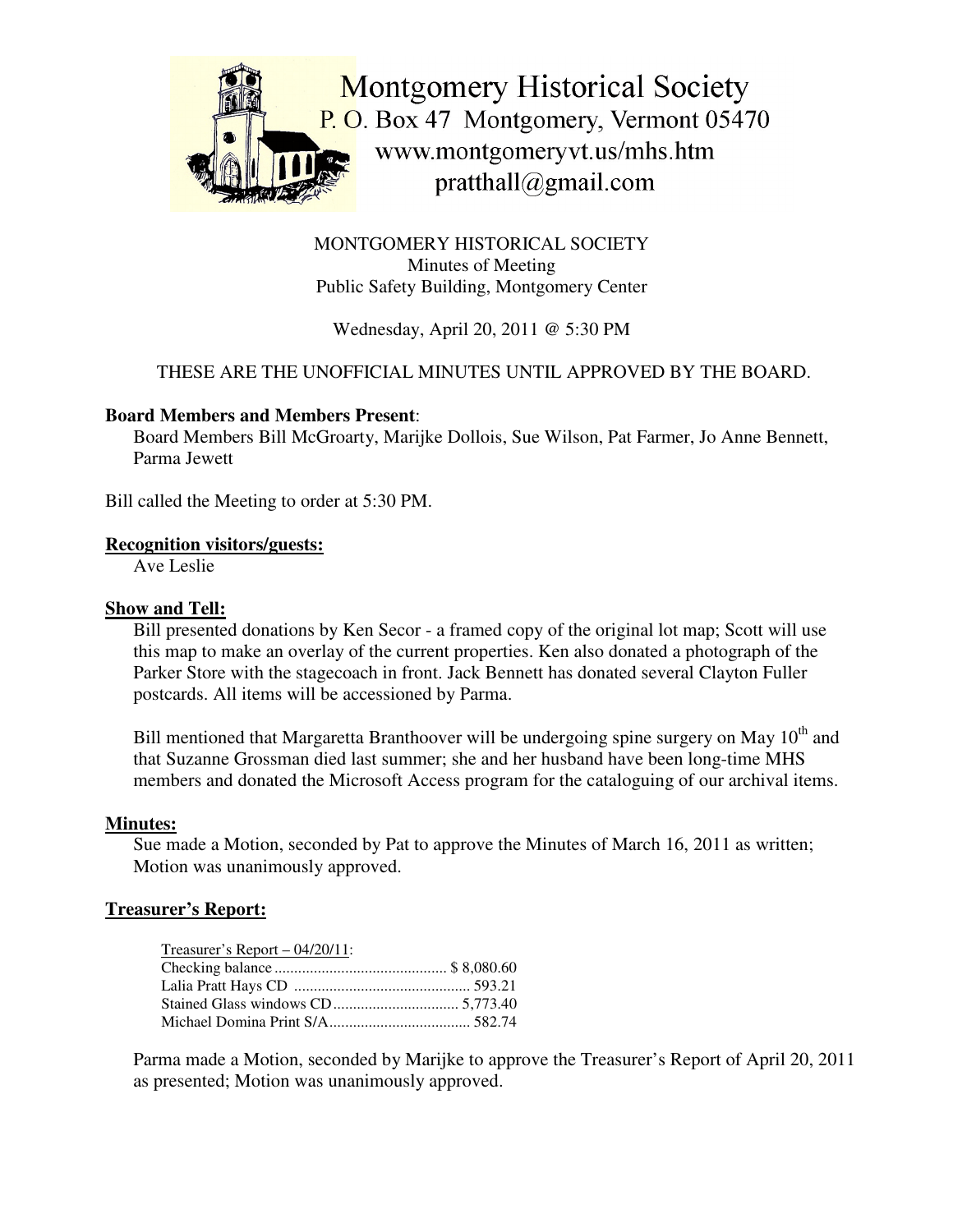#### **Membership:**

Marijke reported a total membership to-date of 122 with contributions of \$6,425.00; there are two new members.

### **Old business:**

- A. Pratt Hall: Front entryway project update the work should be completed by the end of the month. Scott has sent in the Historic Preservation Grant Request for Reimbursement which has been accepted; however, due to the change in scope of the project a signed Amendment is required before payment of \$7,500.00 will be made. This Amendment has been mailed to the MHS.
- B. Town History Book JoAnne has done 30 interviews and has about 10 left; she hopes to have the work ready sometime late June.
- C. Advent Church Parma will present the photograph to the Berkshire Historical Society as the regional societies' meeting at Pratt Hall on May 25<sup>th</sup>.
- D. Regional societies' meeting at Pratt Hall on May  $25<sup>th</sup> 7$  societies have responded with 20 members scheduled to attend (including 6 from MHS).
- E. Memorial Day Commemoration May 28<sup>th</sup> 1:00 PM Town Common 150<sup>th</sup> Anniversary of Civil War – The suggestion was made to use enlargements of some of our civil war photographs. No guest speaker yet.
- F. Regional History Expo at Franklin, June  $9^{th}$  the Expo will open to the public at 1:00 PM; set-up is in the morning at 10 AM – the MHS theme will be the "Carry the Weight" exhibit.
- G. Review updated to Tentative Events List see attached. All concerts dates will probably change to earlier dates.
- H. Bob Gilmore Manuscript a discussion took place on how this manuscript fits into the MHS' goals and mission. Concerns were expressed about the MHS name and organization attached to this guide listing specific homes and roads. The consensus was that the Board will not be able to extend the energy and commitment required in marketing this book due to ongoing projects. Also, the Board does not feel this would be a money-making project for the MHS and that the scope of the manuscript is more suitable and a better fit for MACA.
- I. Radar scope:
	- Teaching American History Grant
	- Domina print fundraiser update
	- Old maps project
	- Grant writing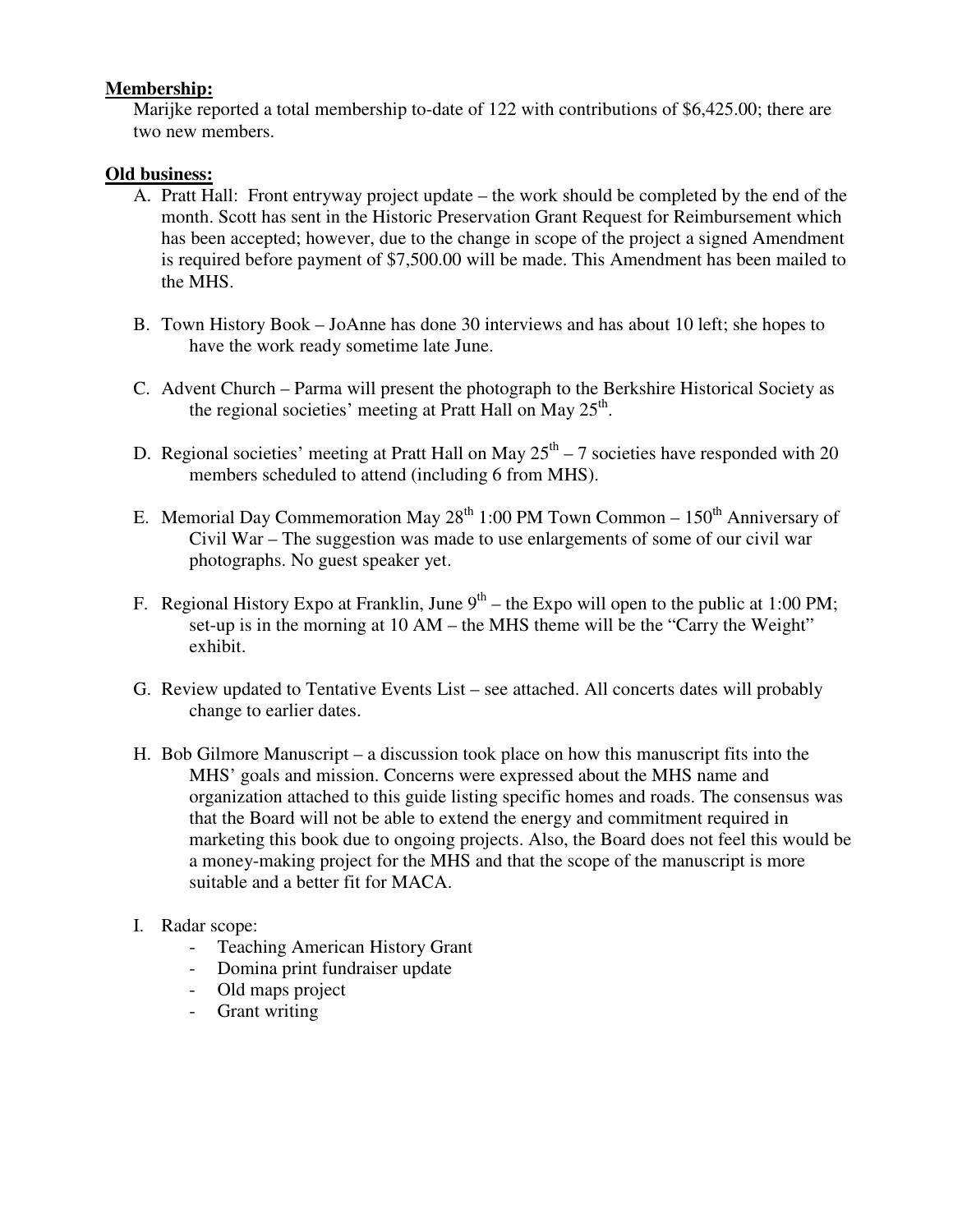#### **New business:**

- 1. A discussion took place about publishing a calendar of Montgomery Historic Buildings for 2012. Parma will bring several photographs to the next Board meeting.
- 2. Clean-up dates: May 13-15
- 3. July  $4^{th}$  Parade Civil War theme to be further discussed at May meeting
- 4. 2012 VT Expo Theme Vermont in Civil War to be further discussed at May meeting
- 5. Scholarship Committee Bill will contact Rita to ask her to head the selection again this year. Marijke will contact Renée Patterson for the student's names and addresses and send out application letters.
- 6. Cynthia Stanton Memorial Service June  $25<sup>th</sup>$  Betty will reimburse Parma for the cost of food and make a donation to the MHS for the use of Pratt Hall.

## **Adjourn:**

Sue moved and seconded by Jo Anne a Motion to adjourn at 6:25 P.M. Said Motion passed unanimously.

# **Next meeting Wednesday, May 18, 2011 - 5:30 PM at Pratt Hall**

Respectfully submitted, Marijke M. Dollois

/Att.